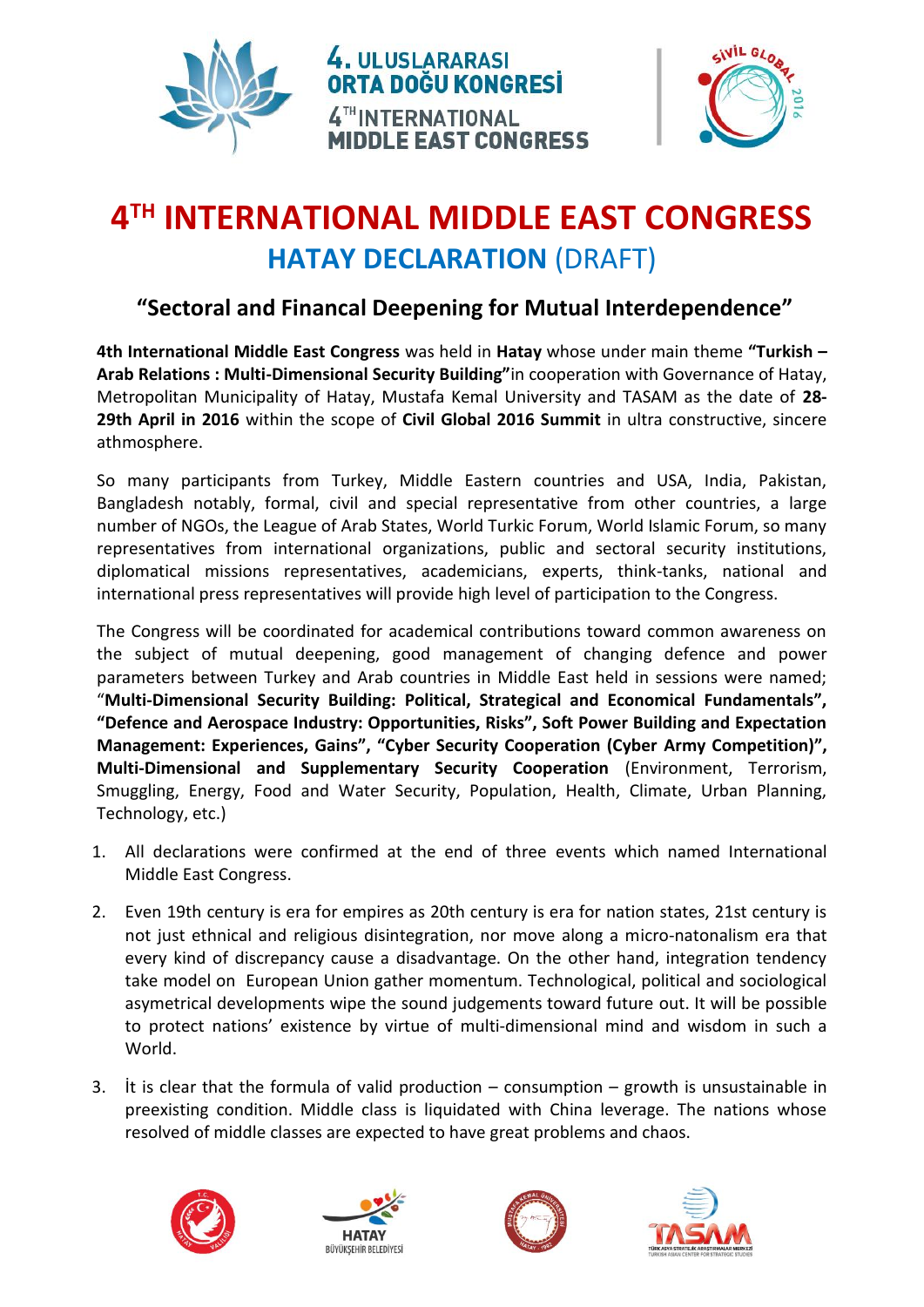



- 4. Ecological problems strengthen the energy, water and food insecurity.
- 5. In every aspects of life to transtion to the 4th dimension does not only mean to have interconnecting with machines, also threat to social and human systems in cause of increasing the robot using, will move human resources away substantially from business life. By the reason of education and institutional infrastructure inability of three quarters of the World are forced to harmonise to this new World, it will come across to the new problems in next ten years. It is also threatened to the future of countries where do not have sophisticated new technology started to be used in security, defence and communication areas.
- 6. Turkish Arab relations have great potential to ensure the future of Islamic World. Improvement of relations between Turkey and Arab countries are not just important for Region or Islamic World, is also so important for all whole world's peace. Because of the reason, concentration of activity in aspects of civil diplomacy and sectoral diplomacy is required. Positive reaction of factors alike religion, language, history and geography in notably depends on the mutual interdependence of different sectors like in defence and security.
- 7. Middle Eastern countries have to perceive the dangers and improve their taking precautions on time. Relations between public and administrations should be strenghten, should be composed a strong state tradition, should also be ensured real interest with long term strategy and in accordance with should gain suitable friends, should also be researched the assessment capabilities of natural resources in Region and be stayed of output in Region, should also consisted strong political frames that will be protected of unification and weak structure.
- 8. Terrorism is not just a problem of Islamic World, is not also a problem that Islamic World would be able to overcome themselves. In regards of solution, when politics are not succesful, military spendings are on the increase, but this is not offered a solution for terror. New technologies have opportunities to allow for some countries terrorize to other countries.
- 9. Injustice and unfairness is main reason of terrorism. Turkey and Arab countries have to consist consultation mechanism that all parts have equal facilities in order to stop terror and to have consolidation of political legitimacy of administration and be annihilated of social injustice in Region. One of the main conditions of ensuring security is abolishing feeling of insecurity.
- 10. Construction of the multi-dimensional security building is possible to provide peace in positive way. Citizenship belonging should be strengthen in areas like business, education, health, food, urban security and human security sub-construction should also be strenghten and abstained from some secterians or ethnical centered implementations basis that will be provided.







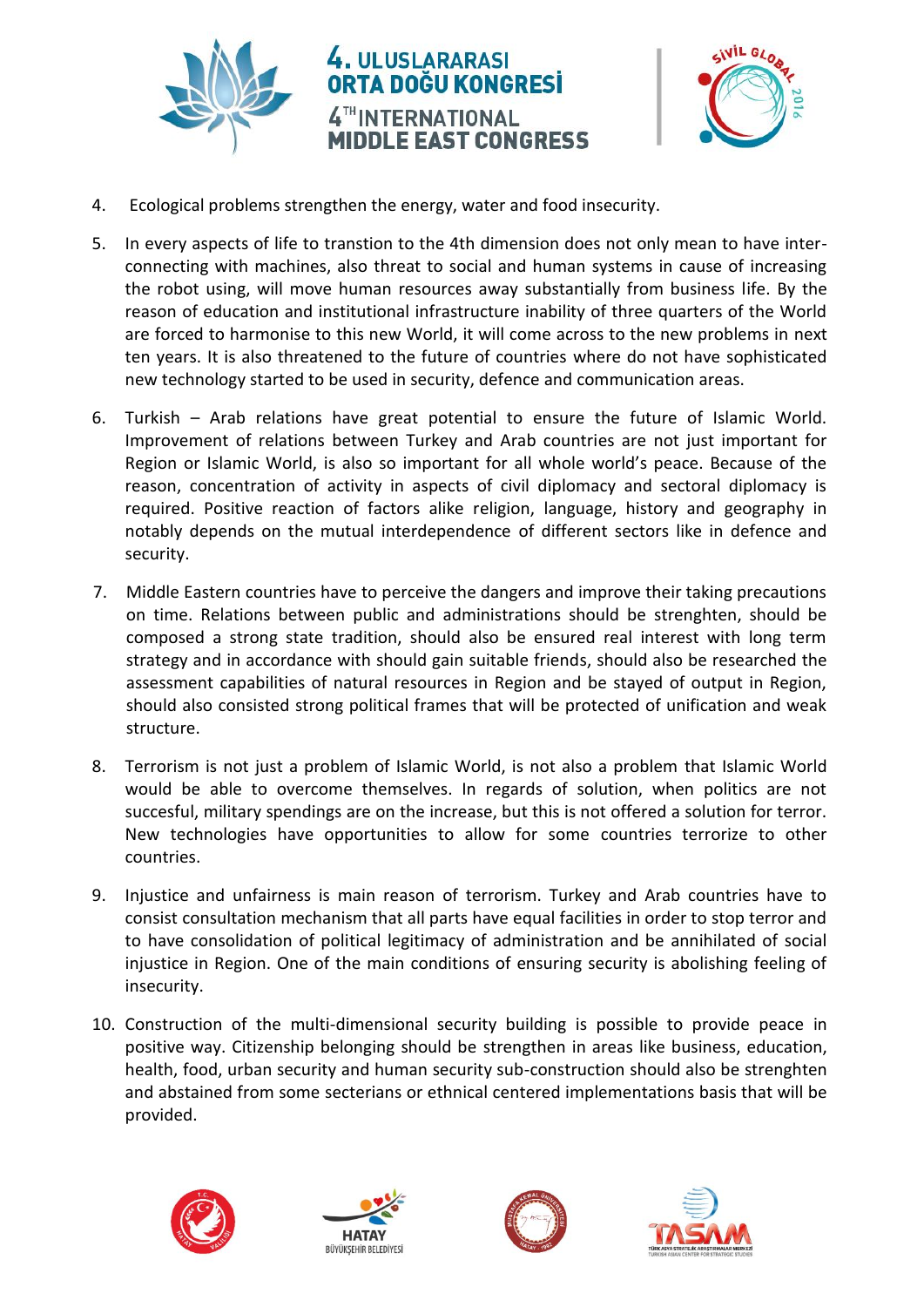

## 4. ULUSLARARASI ORTA DOĞU KONGRESİ 4TH INTERNATIONAL **MIDDLE EAST CONGRESS**



- 11. Improvements of qualifications alike specialization, loyalty, science, wisdom in Region's local community and in order to be abolishing of poverty should also be showed a maximum efforts.
- 12. Construction of sub-security infrastructure that will be consisted in Middle East has kindly deepened on meaningful balance between regional requirements and interests and politics of exterritorial actors. Efforts of security construction should not be allowed to have new conflicts and insecure area. Because of the facts as geopolitical concern, energy security, future of the State of Israel and some similar reasons, there will not come to the conclusion of global actors like USA, EU, Russia and China's interests to the Region. Different alternatives should be developed in order to be solve secure problems and should also be ready for the most negative scenario.
- 13. Efforts of the institutionalization of "Islamic Army" as Islamic Cooperation Organization's peace power for counter terrorism should be accelerated and should also take steps toward economical, social and political aspects for integration. Especially, common steps take into the defence industry and enhancing bartering trade will expedite economical and social integration process. Establishing of Istanbul centered police settlement that is offered by Turkey within the scope of OIC urgently will take important contributions in regards of sharing experience in regional security and education.
- 14. Fight against cybercrime in Region and cooperation opportunities between Turkey and Arab countries should be investigated and bolstered up judicial substructure. Besides all these sectors, transportation, intelligence, nearby countering strategical attacks on social media has also fostered cooperation facilities.
- 15. The countries in the region need to be more careful than ever about using soft-power. Because in such circumstances the efforts aiming to get favourable results by soft-power are useless unless soft-power and hard-power are being meaningfully joined together or there is a common discourse in approach of internal and external political environments challenged by soft-power. The political instruments and discourses originated from soft-power are deepening the intra-regional disunity as they're monopolized by only one country. Regional and global powers react non-proportionally when soft-power schedule is really engaged. What's worse is that the ideological soft-power factors turn into vulnerable points of any country depending on middle and long term affairs. It's already become inevitable to be developed a language, which has not only a universal and diplomatic style but also an egalitarian style at a regional and global scale.
- 16. International Middle East Congress, which has been held once a year and hosted by Hatay city, should be deepened and extended to the future activities following each year's event. More specific sectoral and financial topics need to be brought forefront and focused on the themes such as "Re-building of Syria". Hatay, which is also one of the ten developed cities of Turkey, has a powerful capacity, especially when it's time to take responsibility, thanks to its multi-cultural, bilingual and multi-religious background as well as its traditional daily-life experiences that can be described as a source of inspiration.